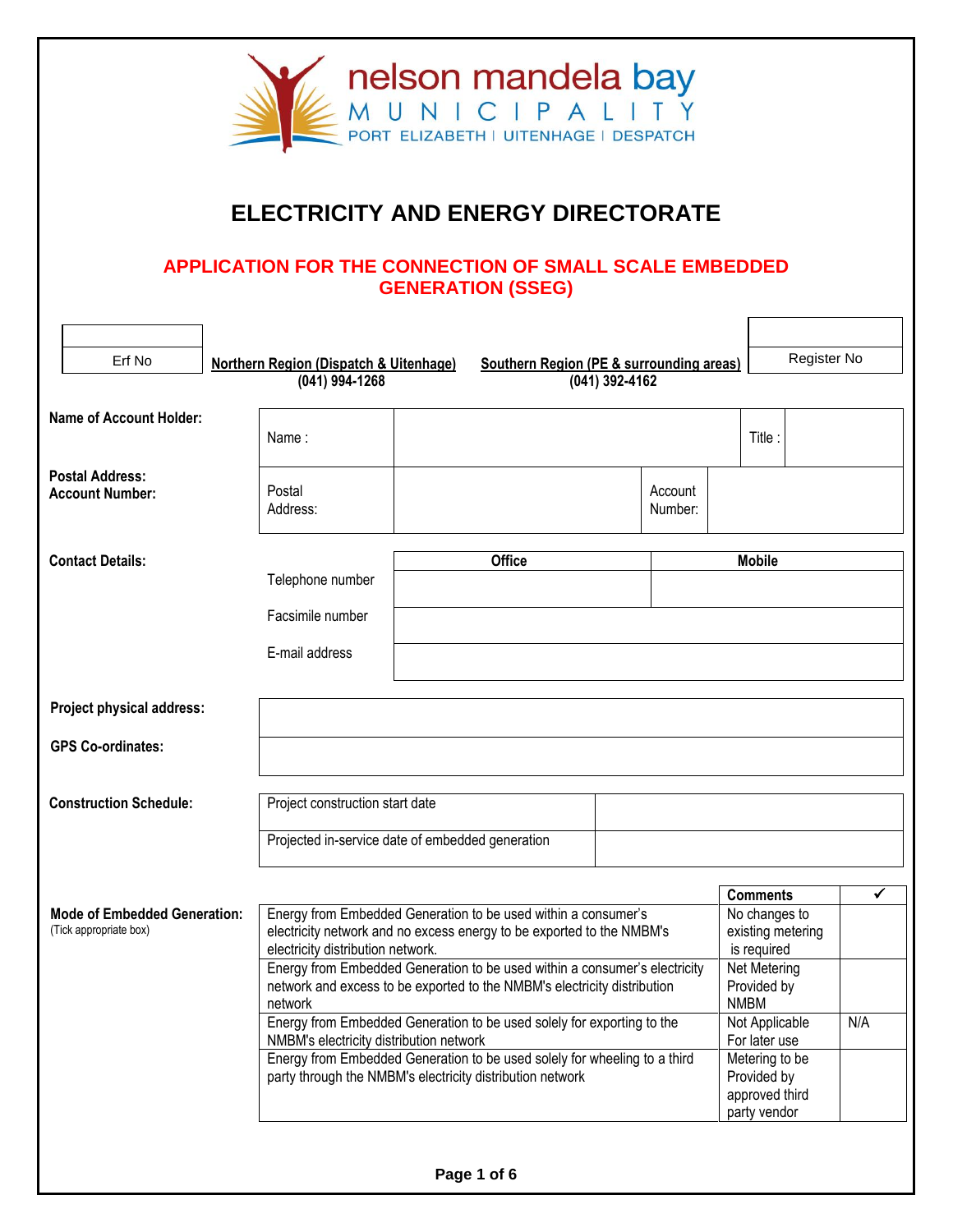| <b>Energy Source for Embedded</b><br><b>Generation:</b><br>e.g. Coal, Gas, Biogas, Hydro, Wind, Photo-<br>Voltaic, etc.                                                       |                                                                                                                                                                                                                                                                                                          |  |  |  |  |
|-------------------------------------------------------------------------------------------------------------------------------------------------------------------------------|----------------------------------------------------------------------------------------------------------------------------------------------------------------------------------------------------------------------------------------------------------------------------------------------------------|--|--|--|--|
| Site Plan:                                                                                                                                                                    | Attach Site Plan to show position of Embedded Generation                                                                                                                                                                                                                                                 |  |  |  |  |
| <b>Land Use Zoning:</b>                                                                                                                                                       |                                                                                                                                                                                                                                                                                                          |  |  |  |  |
| Preliminary design:                                                                                                                                                           | Attach circuit diagram and design showing generators, transformers, proposed point of common<br>coupling, isolating and interfacing devices with Nelson Mandela Bay Municipality's electrical<br>network, protection schemes, consumer network, operating characteristics, Earthing arrangements<br>etc. |  |  |  |  |
| <b>Total Capacity of Embedded</b><br><b>Generation (kVA and PF):</b><br>(Attach schedule for each unit if more than<br>One generation unit and location)                      |                                                                                                                                                                                                                                                                                                          |  |  |  |  |
| <b>Total Capacity of Energy Storage:</b><br>(e.g the quantity of back-up batteries and total<br>capacity in watthours)                                                        |                                                                                                                                                                                                                                                                                                          |  |  |  |  |
| <b>Total Export Generation</b><br>Capacity (kVA and PF):<br>(Maximum power intended for export into<br>Nelson Mandela Bay Municipality's electricity<br>distribution network) |                                                                                                                                                                                                                                                                                                          |  |  |  |  |
| Make and model of generating/<br>Converter unit:                                                                                                                              |                                                                                                                                                                                                                                                                                                          |  |  |  |  |
| <b>Electrical Parameters of</b><br><b>Generator and unit</b><br>transformers                                                                                                  |                                                                                                                                                                                                                                                                                                          |  |  |  |  |
| <b>Protection Details:</b>                                                                                                                                                    | Method of synchronising:<br>(Auto/Manual, make and type of<br>Relay etc.)                                                                                                                                                                                                                                |  |  |  |  |
|                                                                                                                                                                               | Method of anti-islanding:<br>(Details of scheme, relays to be<br>used, etc.)                                                                                                                                                                                                                             |  |  |  |  |
|                                                                                                                                                                               | Method of generator control:<br>(AVR, speed, power, PF, excitation<br>System requirements etc. relays<br>To be used)                                                                                                                                                                                     |  |  |  |  |
|                                                                                                                                                                               | Other main protection to be applied:<br>(O/C, E/F, over/under voltage, over/<br>under frequency, reverse power,<br>back-up Impedance, generator<br>transformer back-up earth fault,<br>HV breaker fail, HV breaker pole<br>disagreement, etc.)                                                           |  |  |  |  |
|                                                                                                                                                                               | Page 2 of 6                                                                                                                                                                                                                                                                                              |  |  |  |  |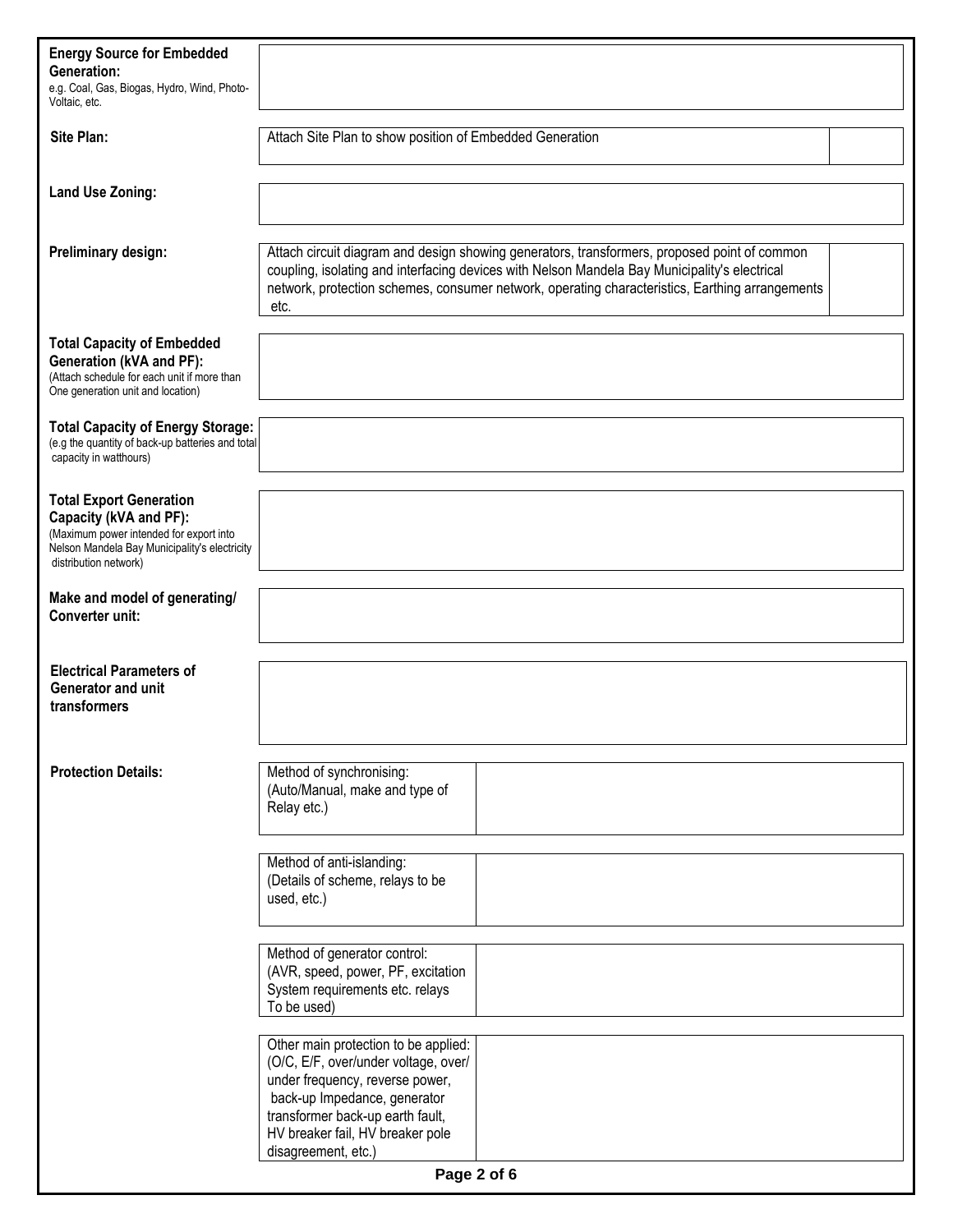|                                                                          | Recording of Quality of Supply                                                                                                            |              |                                                                                                          |           |  |  |
|--------------------------------------------------------------------------|-------------------------------------------------------------------------------------------------------------------------------------------|--------------|----------------------------------------------------------------------------------------------------------|-----------|--|--|
|                                                                          | Devices                                                                                                                                   |              |                                                                                                          |           |  |  |
|                                                                          |                                                                                                                                           |              |                                                                                                          |           |  |  |
|                                                                          |                                                                                                                                           |              |                                                                                                          |           |  |  |
| Has a Power Purchase Agreement                                           | $\checkmark$                                                                                                                              |              |                                                                                                          |           |  |  |
| Been entered into with a                                                 | Yes                                                                                                                                       |              |                                                                                                          |           |  |  |
| <b>Third Party (Required before</b><br><b>Connection to Distribution</b> |                                                                                                                                           |              |                                                                                                          |           |  |  |
| <b>System</b>                                                            | No                                                                                                                                        |              |                                                                                                          |           |  |  |
| (If YES, supply details)                                                 |                                                                                                                                           |              |                                                                                                          |           |  |  |
|                                                                          |                                                                                                                                           |              |                                                                                                          |           |  |  |
|                                                                          |                                                                                                                                           | <b>TOTAL</b> | <b>EXPORT</b>                                                                                            |           |  |  |
| <b>Proposed Generation Power</b>                                         | Peak Periods                                                                                                                              |              | kW                                                                                                       | kW        |  |  |
| Level: (Periods defined by Eskom's<br>Megaflex Tariff))                  |                                                                                                                                           |              |                                                                                                          |           |  |  |
|                                                                          | <b>Standard Periods</b>                                                                                                                   |              | kW                                                                                                       | kW        |  |  |
|                                                                          |                                                                                                                                           |              |                                                                                                          |           |  |  |
|                                                                          | <b>Off-Peak Periods</b>                                                                                                                   |              | kW                                                                                                       | kW        |  |  |
|                                                                          |                                                                                                                                           |              |                                                                                                          |           |  |  |
|                                                                          |                                                                                                                                           |              | kW                                                                                                       | <b>KW</b> |  |  |
| <b>Proposed Total Monthly Energy</b><br>Generation:                      |                                                                                                                                           |              |                                                                                                          |           |  |  |
|                                                                          |                                                                                                                                           |              |                                                                                                          |           |  |  |
| <b>Has Incentive Capital Funding</b>                                     |                                                                                                                                           |              |                                                                                                          |           |  |  |
| been obtained for this                                                   |                                                                                                                                           |              |                                                                                                          |           |  |  |
| installation:                                                            |                                                                                                                                           |              |                                                                                                          |           |  |  |
| (State source(s) and amount)                                             |                                                                                                                                           |              |                                                                                                          |           |  |  |
| Has a Subsidy been granted for                                           |                                                                                                                                           |              |                                                                                                          |           |  |  |
| Production of energy from this                                           |                                                                                                                                           |              |                                                                                                          |           |  |  |
| Installation:                                                            |                                                                                                                                           |              |                                                                                                          |           |  |  |
| (State source(s) and amount)                                             |                                                                                                                                           |              |                                                                                                          |           |  |  |
|                                                                          |                                                                                                                                           |              |                                                                                                          |           |  |  |
|                                                                          | ✔                                                                                                                                         |              |                                                                                                          |           |  |  |
| <b>List of Regulatory Approvals,</b>                                     | Electricity Regulation Act, Act 4 of 2006 and Electricity Regulation Amendment Act, 2006                                                  |              |                                                                                                          |           |  |  |
| <b>Requirements and Normative</b><br><b>References:</b>                  |                                                                                                                                           |              | Department of Environmental Affairs & Tourism in terms of Environmental Conservation Act, No. 73         |           |  |  |
| (Tick appropriate box or mark N/A)                                       | Of 1989 and National Environmental Management Act, No. 107 of 1998, (as amended)                                                          |              |                                                                                                          |           |  |  |
|                                                                          | Occupational Health & Safety Act, No. 85 of 1993 as amended                                                                               |              |                                                                                                          |           |  |  |
|                                                                          | Compulsory Specifications Act, No. 5 of 2008                                                                                              |              |                                                                                                          |           |  |  |
|                                                                          | South African Distribution Code (all parts)                                                                                               |              |                                                                                                          |           |  |  |
|                                                                          | South African Grid Code (all parts)                                                                                                       |              |                                                                                                          |           |  |  |
|                                                                          | Nelson Mandela Bay Municipal By-laws                                                                                                      |              |                                                                                                          |           |  |  |
|                                                                          |                                                                                                                                           |              |                                                                                                          |           |  |  |
|                                                                          | IEC 60068-2-1 : Environmental Testing - Part 1 Cold                                                                                       |              |                                                                                                          |           |  |  |
|                                                                          |                                                                                                                                           |              |                                                                                                          |           |  |  |
|                                                                          | IEC 60068-2-1 : Environmental Testing - Part 2 Dry Heat                                                                                   |              |                                                                                                          |           |  |  |
|                                                                          | IEC 60068-2-30 : Environmental Testing - Part 30 Damp Heat, cyclic (12h + 12h cycle)                                                      |              |                                                                                                          |           |  |  |
|                                                                          |                                                                                                                                           |              | IEC 60255-3 : Electrical relays - Part 3 : Single input energizing quantity measuring relays with depend |           |  |  |
|                                                                          | independent time                                                                                                                          |              |                                                                                                          |           |  |  |
|                                                                          |                                                                                                                                           |              | IEC 60255-6 : Electrical relays - Part 6 : Measuring relays with dependent and protection equipment      |           |  |  |
|                                                                          |                                                                                                                                           |              | IEC 60255-21 : Electrical relays - Part 21 : Vibration, shock, bump and seismic tests on measuring       |           |  |  |
|                                                                          | relays and protection equipment (all sections)<br>IEC 60255-22 : Electrical relays - Part 22 : Electrical disturbance tests for measuring |              |                                                                                                          |           |  |  |
|                                                                          | relays and protection equipment (all sections)                                                                                            |              |                                                                                                          |           |  |  |
|                                                                          | IEC 61727 : Photovoltaic (PV) systems - Characteristics of the utility interface.                                                         |              |                                                                                                          |           |  |  |
|                                                                          | IEC 62271-100 : High voltage alternating current circuit breakers                                                                         |              |                                                                                                          |           |  |  |
|                                                                          |                                                                                                                                           |              | IEC 62116: Test procedure of islanding prevention measures for utility-interconnected photovoltaic       |           |  |  |
|                                                                          | inverters                                                                                                                                 |              |                                                                                                          |           |  |  |
|                                                                          |                                                                                                                                           |              | IEEE 1547 : IEEE Standard for interconnecting distributed resources with electrical power systems        |           |  |  |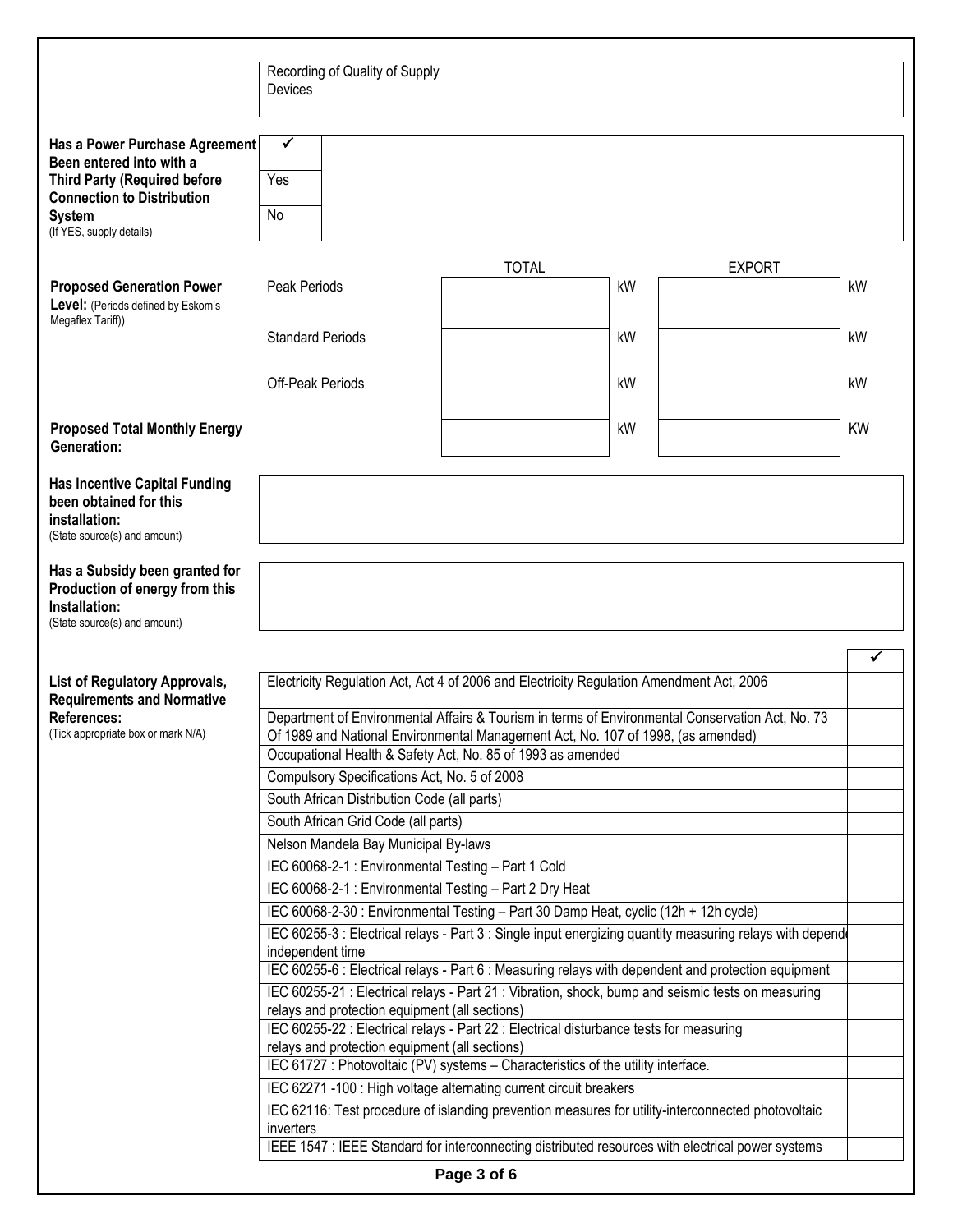| IEEE 1547-1: IEEE Standard conformance test procedures for equipment interconnecting                                                  |  |
|---------------------------------------------------------------------------------------------------------------------------------------|--|
| Distributed resources with electric power systems                                                                                     |  |
| NRS 031 : Alternating current disconnectors and earthing switches (above 1000V)                                                       |  |
| NRS 048-2: Electricity Supply – Quality of Supply Part 2: Voltage characteristics, compatibility levels,<br>assessment methods.       |  |
| NRS 048-4 : Electricity Supply - Quality of Supply Part 4 : Application guidelines for utilities                                      |  |
| NRS 048-7 : Electricity Supply - Quality of Supply Part 7 : Application practices for end-users                                       |  |
| NRS 057(SANS 474): Code of Practice for Electricity Metering                                                                          |  |
| NRS 097-1 : Code of Practice for the interconnection of embedded generation to electricity<br>Distribution networks: Part 1 MV and HV |  |
| NRS 097-2 : Grid interconnection of embedded generation : Part 2 Small scale embedded generation.                                     |  |
| SANS 1019 : Standard voltages, currents and insulation levels for electricity supply                                                  |  |
| SANS IEC 60529 : Degrees of protection provided by enclosures (IP Code)                                                               |  |
| SANS IEC 61000-4 : Electromagnetic compatibility (EMC) : Test and measurement techniques (all<br>sections)                            |  |

## **CLEARANCE BY OTHER NELSON MANDELA BAY MUNICIPAL DIRECTORATES**

| <b>FUNCTION</b>                                       | <b>SECTION</b> | <b>COMMENTS</b> | <b>NAME</b> | <b>SIGNATURE</b> | <b>DATE</b> |
|-------------------------------------------------------|----------------|-----------------|-------------|------------------|-------------|
| Zoning/Subdivision/Building<br><b>Structure Plans</b> |                |                 |             |                  |             |
| Noise Impact assessment and<br>Ventilation            |                |                 |             |                  |             |
| Air pollution and quality<br>(Fuel burning)           |                |                 |             |                  |             |

## **INSTALLER DETAILS**

| Installer:                        |         |                 |  |              |         |
|-----------------------------------|---------|-----------------|--|--------------|---------|
| Accreditation/Qualification:      |         |                 |  |              |         |
| Professional Registration:        |         |                 |  |              | Reg No. |
| Address                           |         |                 |  |              |         |
|                                   |         |                 |  |              |         |
|                                   |         |                 |  | Postal Code: |         |
| Contact person:                   |         |                 |  |              |         |
| Telephone No.:                    | Office: |                 |  | Mobile:      |         |
| Facsimile:                        |         | E-mail address: |  |              |         |
| Any other additional information: |         |                 |  |              |         |
|                                   |         |                 |  |              |         |
|                                   |         |                 |  |              |         |
|                                   |         |                 |  |              |         |
|                                   |         | $P = 1.60$      |  |              |         |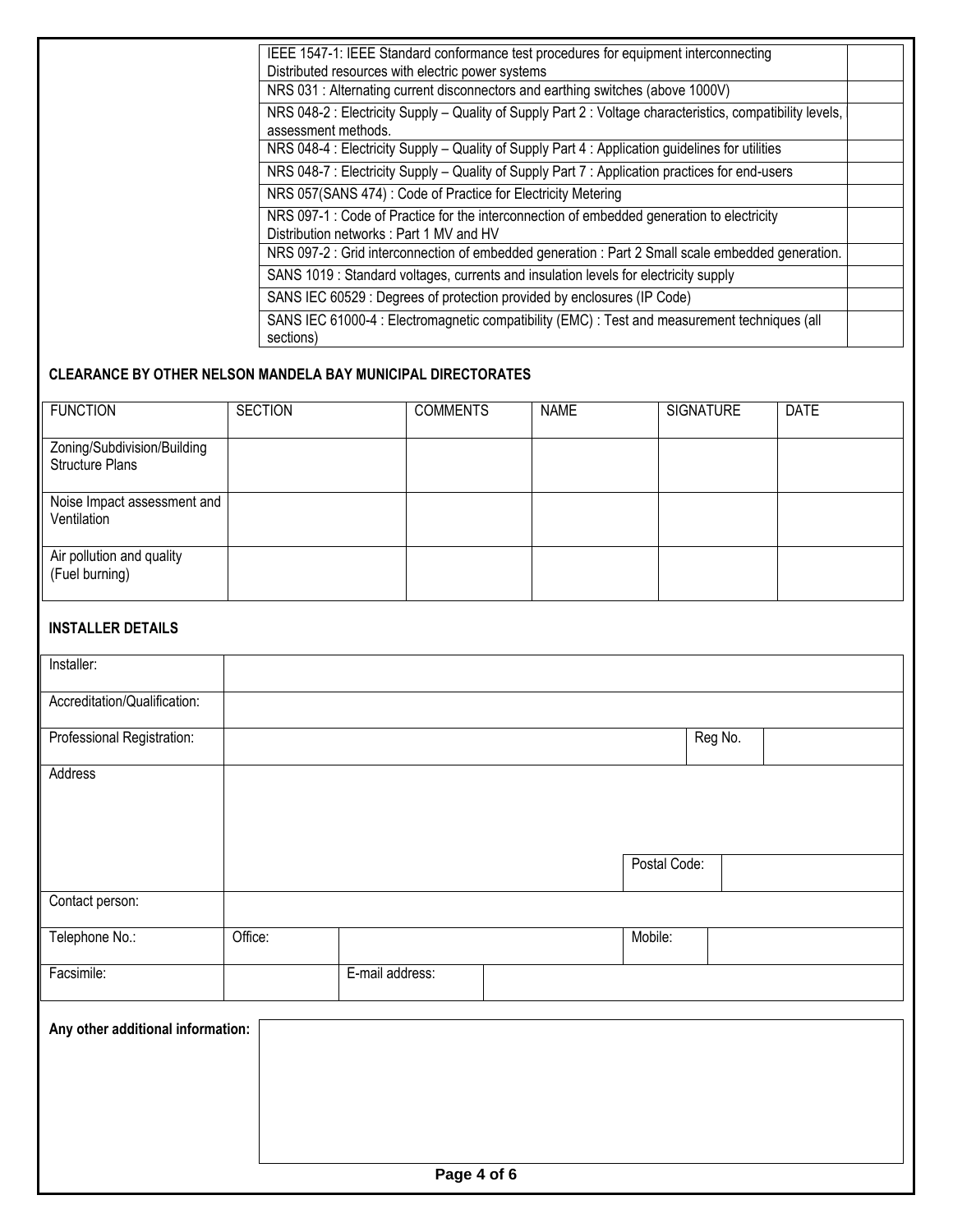| I request Nelson Mandela Bay Municipality to proceed with a preliminary review of this embedded generation interconnection application and I agree to |
|-------------------------------------------------------------------------------------------------------------------------------------------------------|
| pay the cost associated with completing this review and written consent of Nelson Mandela Bay Municipality.                                           |

I further consent to Nelson Mandela Bay Municipality providing this information to the National Electricity Regulator of SA (NERSA) and other Distributors as required.

I declare that this installation has been designed to comply with the requirements of Nelson Mandela Bay Municipality's Electricity and Energy Services.

| <b>Application Competed By:</b>                                          | Name: |         | Title: |
|--------------------------------------------------------------------------|-------|---------|--------|
|                                                                          |       |         |        |
| <b>Professional Registration</b><br>category:<br>(Pr Eng or PR Tech Eng) |       | Reg No. |        |
| <b>Signed (Applicant):</b>                                               |       |         |        |
| Date:                                                                    |       |         |        |
| <b>Signed (Business Partner):</b>                                        |       |         |        |
| Date:                                                                    |       |         |        |
|                                                                          |       |         |        |